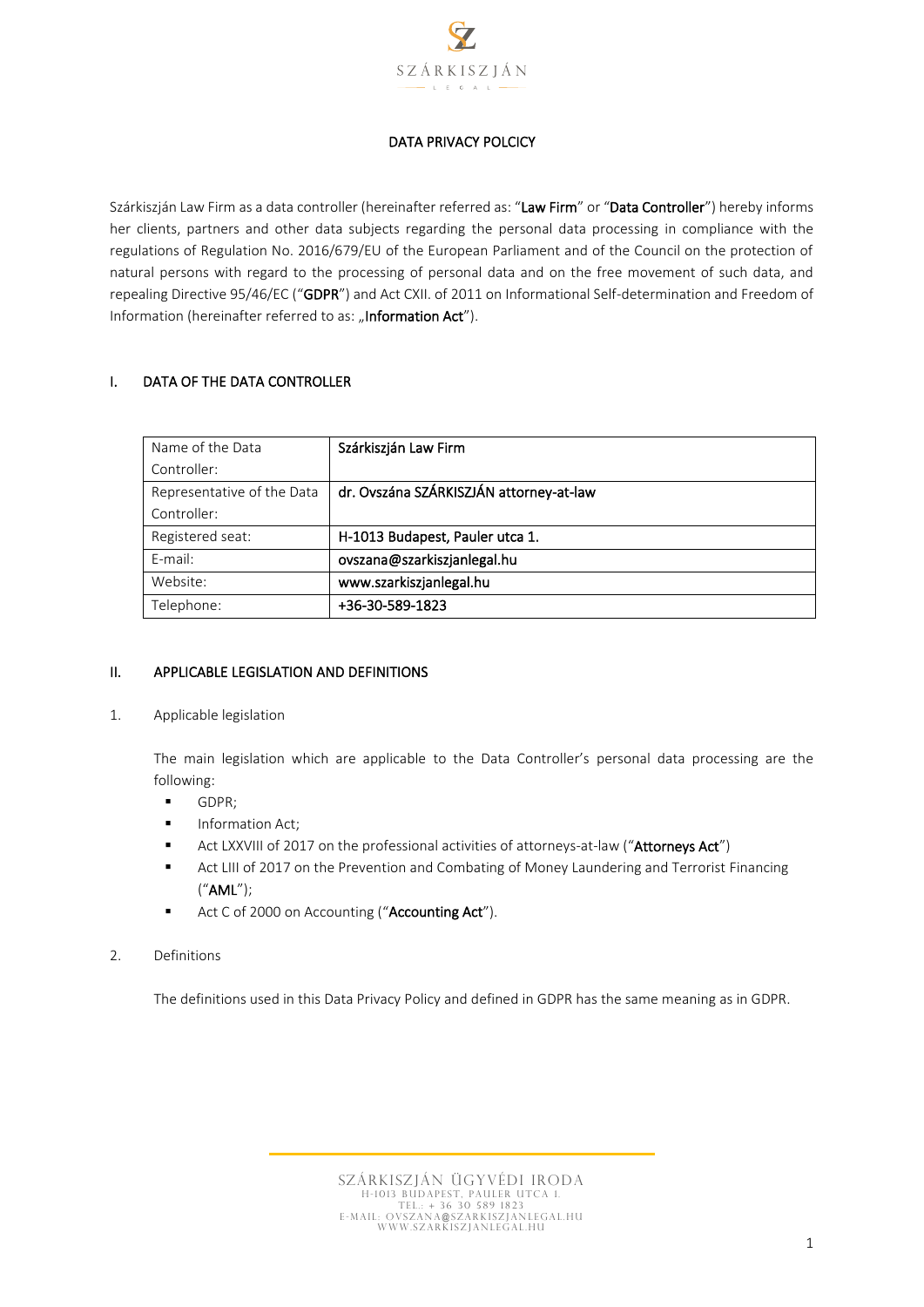

#### III. PURPOSE OF THE DATA PROCESSING, LEGAL BASIS, THE PROCESSED DATA, THE DURATION AND THE SOURCE OF THE PROCESSED DATA

| Purpose of the data<br>processing                                      | Date subject(s)                                                                                                                                                     | Processed data                                                                                                                                                                                                                                                                                                                                                                                                                                                                                                                       | Duration of the data<br>processing                      | Legal basis of the data<br>processing                                              | Source of data                                                          |
|------------------------------------------------------------------------|---------------------------------------------------------------------------------------------------------------------------------------------------------------------|--------------------------------------------------------------------------------------------------------------------------------------------------------------------------------------------------------------------------------------------------------------------------------------------------------------------------------------------------------------------------------------------------------------------------------------------------------------------------------------------------------------------------------------|---------------------------------------------------------|------------------------------------------------------------------------------------|-------------------------------------------------------------------------|
| 1. Submitting an offer                                                 | the offeree                                                                                                                                                         | name, address, email address, telephone number, further                                                                                                                                                                                                                                                                                                                                                                                                                                                                              | For 5 years from the receipt of                         | performance of contract in                                                         | the offeree                                                             |
|                                                                        |                                                                                                                                                                     | data provided regarding the case                                                                                                                                                                                                                                                                                                                                                                                                                                                                                                     | the offer.                                              | accordance with the Article 6 (1)<br>(b) of the GDPR                               |                                                                         |
| Communication<br>2.<br>with                                            | the prospective clients                                                                                                                                             | name, address, email address, telephone number,                                                                                                                                                                                                                                                                                                                                                                                                                                                                                      | Until the time the consent is                           | consent of the data subject a                                                      | the<br>prospective                                                      |
| the prospective clients                                                | the<br>and<br>enquiring                                                                                                                                             |                                                                                                                                                                                                                                                                                                                                                                                                                                                                                                                                      | withdrawn.                                              | contract in accordance with the                                                    | clients;<br>the                                                         |
|                                                                        | person                                                                                                                                                              |                                                                                                                                                                                                                                                                                                                                                                                                                                                                                                                                      |                                                         | Article $6(1)(a)$ of the GDPR                                                      | enquiring person                                                        |
| Communication<br>with<br>3.                                            | the clients and the                                                                                                                                                 | name, address, email address, telephone number                                                                                                                                                                                                                                                                                                                                                                                                                                                                                       | Until the existence of the                              | performance of a contract in                                                       | the client                                                              |
| the clients                                                            | contact<br>person                                                                                                                                                   |                                                                                                                                                                                                                                                                                                                                                                                                                                                                                                                                      | contractual relationship.                               | accordance with the Article 6 (1)                                                  |                                                                         |
|                                                                        | designated by the client                                                                                                                                            |                                                                                                                                                                                                                                                                                                                                                                                                                                                                                                                                      |                                                         | (b) of the GDPR                                                                    |                                                                         |
| Performance of<br>the a<br>4.<br>contract, providing legal<br>services | the client<br>the respondent<br>the representative's<br>respondent<br>other participants of<br>ld)<br>the procedure (etc.:<br>witnesses,<br>experts<br>translators) | a) name, mother's name; address; email address; telephone<br>number, further data provided regarding the case or<br>procedure;<br>b) name, mother's name; address; email address; telephone<br>number, further data provided regarding the case or<br>procedure;<br>c) name, mother's name; address; email address; telephone<br>number, further data provided regarding the case or<br>procedure:<br>d) name, mother's name; address; email address; telephone<br>number, further data provided regarding the case or<br>procedure; | Until the existence of the<br>contractual relationship. | performance of contract in<br>accordance with the Article 6 (1)<br>(b) of the GDPR | a) the client<br>in case of sections<br>$b$ ) – d) the data<br>subjects |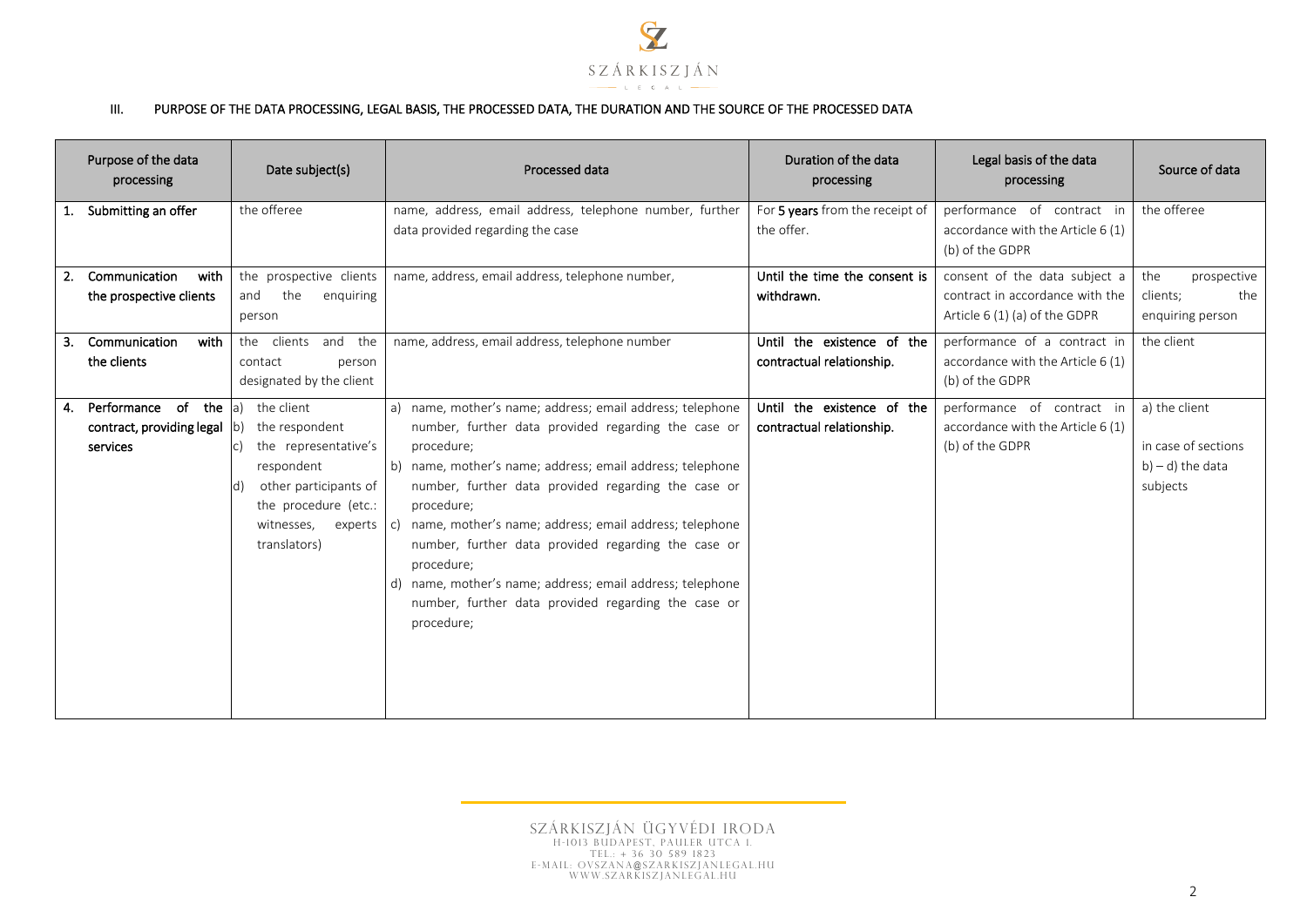

| Purpose of the data<br>processing | Date subject(s)            |     | Processed data                                                       | Duration of the data<br>processing | Legal basis of the data<br>processing | Source of data       |
|-----------------------------------|----------------------------|-----|----------------------------------------------------------------------|------------------------------------|---------------------------------------|----------------------|
| Identification check of           | client,<br>the             | the | personal identification data, nationality,<br>a)                     | For 8 years following the          | Compliance<br>with<br>legal           | the client and the   |
| the Client and in case of         | representative of the      |     | b)<br>stateless status, immigrant or permanent resident status,      | termination or performance of      | obligations in accordance with        | representative<br>of |
| JÜB.<br>countersigning            | client, other participants |     | or EEA national status;                                              | the service assignment.            | the Article 6 (1) (c) of the GDPR     | the client, public   |
| identification                    |                            |     | address of domicile;<br>c)                                           |                                    |                                       | registers            |
|                                   |                            |     | facial image;<br>d)                                                  |                                    | Legislative reference on which        |                      |
|                                   |                            |     | signature;<br>e)                                                     |                                    | the legal obligation of the           |                      |
|                                   |                            |     | the facts set out in section 18 (5) of Act LXVI of 1992 on<br>f)     |                                    | personal data processing is           |                      |
|                                   |                            |     | the personal data and address register of citizens; the              |                                    | based:                                |                      |
|                                   |                            |     | particulars set out in section 24 (1) f) of Act XII of 1998 on       |                                    | Section 32 (3) of the Attorneys       |                      |
|                                   |                            |     | travelling abroad, and the period of validity of the<br>document;    |                                    | Act                                   |                      |
|                                   |                            |     | the particulars set out in Sections 8 (1) b) ba) to bb) of Act<br>g) |                                    |                                       |                      |
|                                   |                            |     | LXXXIV of 1999 on the records related to road traffic;               |                                    |                                       |                      |
|                                   |                            |     | h) the particulars set out in section 76 d) and section 80 $(1)$     |                                    |                                       |                      |
|                                   |                            |     | b) and c) of Act I of 2007 on the entry and stay of persons          |                                    |                                       |                      |
|                                   |                            |     | entitled to free movement and stay, and in sections 95 (1)           |                                    |                                       |                      |
|                                   |                            |     | g), 96 (1) g) and 100 (1) b) and c) of Act II of 2007 on the         |                                    |                                       |                      |
|                                   |                            |     | entry and stay of third country nationals.                           |                                    |                                       |                      |
| 6. Due diligence of the           | the<br>client,             | the | in case of natural person: surname and forename, surname             | For 8 years following the          | with<br>Compliance<br>legal           | the client and the   |
| client                            | representative of the      |     | and forename by birth, nationality, date and place of birth,         | termination or performance of      | obligations in accordance with        | representative<br>of |
|                                   | client, other participant  |     | mother's birth name, home address, or habitual residence in          | the service assignment.            | the Article $6(1)(c)$ of the GDPR     | the client, public   |
|                                   |                            |     | the absence thereof, number and type of identification               |                                    |                                       | registers            |
|                                   |                            |     | document;                                                            |                                    | Legislative reference on which        |                      |
|                                   |                            |     |                                                                      |                                    | the legal obligation of the           |                      |
|                                   |                            |     | in case of legal person: name and position of authorized             |                                    | personal data processing is           |                      |
|                                   |                            |     | representatives, if available the surname and forename and           |                                    | based:                                |                      |
|                                   |                            |     | home address, or habitual residence in the absence thereof of        |                                    | Section 7 (1)-(2), Section 56 (2),    |                      |
|                                   |                            |     | the agent for service of process                                     |                                    | Section 57 (2) and Section 73 (1)     |                      |
|                                   |                            |     |                                                                      |                                    | of the AML                            |                      |
|                                   |                            |     |                                                                      |                                    |                                       |                      |
|                                   |                            |     |                                                                      |                                    |                                       |                      |

SZÁRKISZJÁN ÜGYVÉDI IRODA<br>H-1013 Budapest, pauler utca 1.<br>Tel.: + 36 30 589 1823<br>E-MAIL: Ovszana@szarkiszjanlegal.hu<br>www.szarkiszjanlegal.hu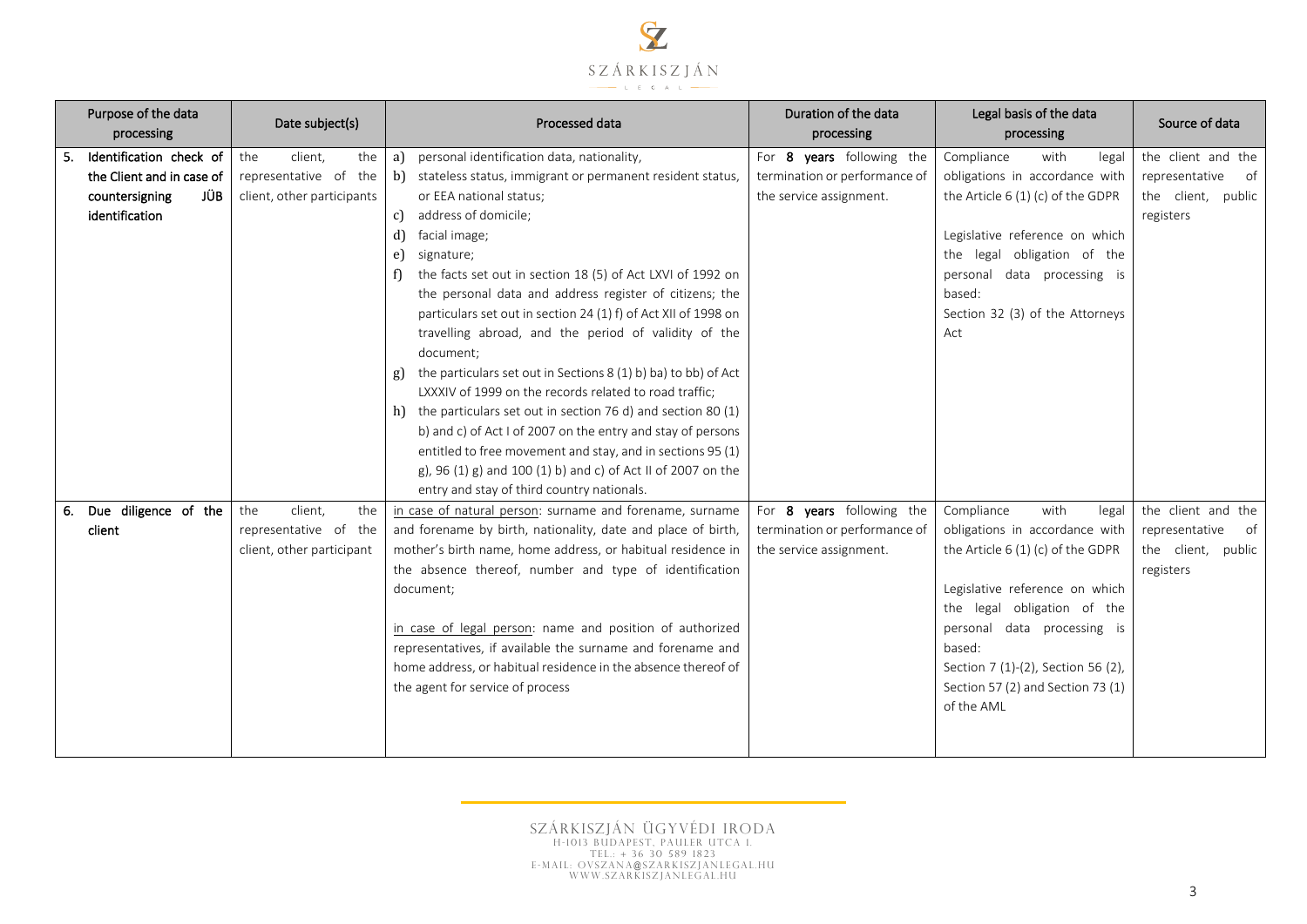

|    | Purpose of the data<br>processing             | Date subject(s)                                                                                                                                                            | Processed data                                                                                                                                                                                                                                                                                                                                                                                                                                                                                                                                                                    | Duration of the data<br>processing                                                                                                                                                                        | Legal basis of the data<br>processing                                                                                                                                                                                                                                     | Source of data                            |
|----|-----------------------------------------------|----------------------------------------------------------------------------------------------------------------------------------------------------------------------------|-----------------------------------------------------------------------------------------------------------------------------------------------------------------------------------------------------------------------------------------------------------------------------------------------------------------------------------------------------------------------------------------------------------------------------------------------------------------------------------------------------------------------------------------------------------------------------------|-----------------------------------------------------------------------------------------------------------------------------------------------------------------------------------------------------------|---------------------------------------------------------------------------------------------------------------------------------------------------------------------------------------------------------------------------------------------------------------------------|-------------------------------------------|
|    | 7. Case-recording<br>and<br>record management | the client                                                                                                                                                                 | the case number given by the attorney, the client's name, the<br>subject matter of the case, the date of concluding the agency<br>contract, and registration numbers of the court proceedings<br>related to the case, or the filing numbers of other proceedings                                                                                                                                                                                                                                                                                                                  | For 5 years following the<br>termination of the service<br>assignment, for 10 years in<br>case of electronic documents<br>$-$ for 10 years in case of data<br>and documents requiring<br>countersigning.  | Compliance<br>with<br>legal<br>obligations in accordance with<br>the Article $6(1)(c)$ of the GDPR<br>Legislative reference on which<br>the legal obligation of the<br>personal data processing is<br>based:<br>Section 46 (5) and Section 53 of<br>the Attorneys Act     | data subject, court<br>or other authority |
| 8. | Document preservation                         | the client<br> a <br>the respondent<br>the representative's<br>respondent<br>other participants of<br>ld)<br>the procedure (etc.:<br>witnesses,<br>experts<br>translators) | a) name, mother's name; address; email address; telephone<br>number, further data provided regarding the case or<br>procedure;<br>b) name, mother's name; address; email address; telephone<br>number, further data provided regarding the case or<br>procedure:<br>name, mother's name; address; email address; telephone<br>c)<br>number, further data provided regarding the case or<br>procedure;<br>d) name, mother's name; address; email address; telephone<br>number, further data provided regarding the case or<br>procedure;                                           | For 5 years following the<br>termination of the service<br>assignment, for 10 years in<br>case of electronic documents<br>- for 10 years in case of data<br>and<br>documents requiring<br>countersigning. | Compliance<br>with<br>legal<br>obligations in accordance with<br>the Article 6 (1) (c) of the GDPR<br>Legislative reference on which<br>the legal obligation of the<br>personal data processing is<br>based:<br>Section 46 (5) and Section 53 (5)<br>of the Attorneys Act | data subject, court<br>or other authority |
|    | 9. Escrow management                          | the client<br>and<br>other<br>participant<br>of<br>the<br>procedure                                                                                                        | personal data in case of a natural person, the case identifier of<br>the deposit contract, the type of the deposit, the subject<br>matter of the deposit, the number of the subsidiary account if<br>the custodian attorney-at-law places the deposit in a<br>subsidiary account, in the event of a cash deposit, the amount<br>and currency of the money effectively deposited, the date of<br>signature, amendment or termination of the deposit contract,<br>the date of recording the data into the register of deposits, or<br>the date of modification of any data recorded | For 8 years following the<br>termination of the service<br>assignment, but for at least 10<br>following<br>years<br>the<br>termination of the escrow<br>agreement.                                        | Compliance<br>with<br>legal<br>obligations in accordance with<br>the Article 6 (1) (c) of the GDPR<br>Legislative reference on which<br>the legal obligation of the<br>personal data processing is<br>based:<br>Section 51 (1) of the Attorneys<br>Act                    | data subject                              |

SZÁRKISZJÁN ÜGYVÉDI IRODA<br>H-1013 Budapest, pauler utca 1.<br>Tel.: + 36 30 589 1823<br>E-MAIL: Ovszana@szarkiszjanlegal.hu<br>www.szarkiszjanlegal.hu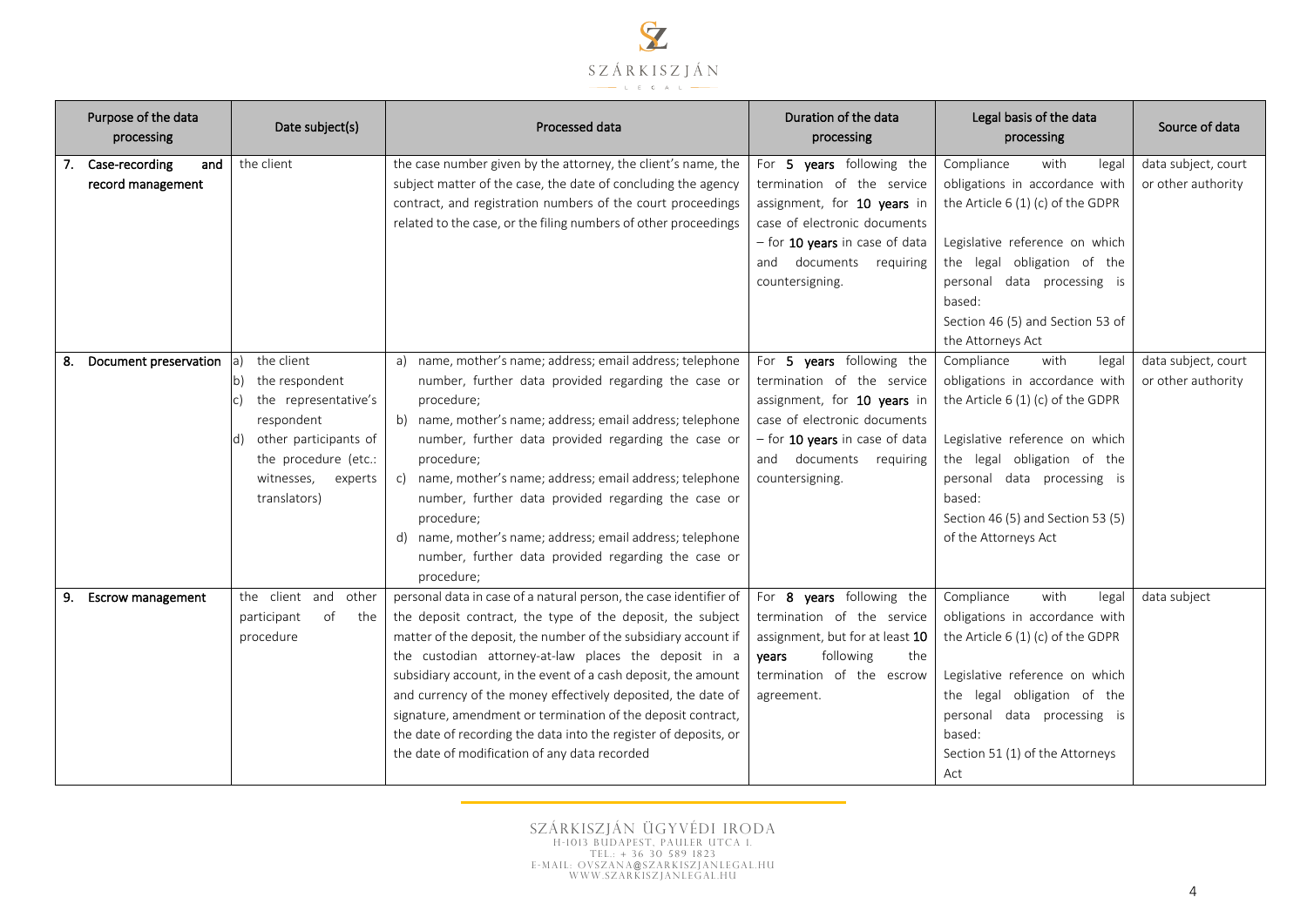

| Purpose of the data<br>processing             | Date subject(s) | Processed data                                                                                                                      | Duration of the data processing                                                                 | Legal basis of the data processing                                                                                                                                                                                                               | Source of data |
|-----------------------------------------------|-----------------|-------------------------------------------------------------------------------------------------------------------------------------|-------------------------------------------------------------------------------------------------|--------------------------------------------------------------------------------------------------------------------------------------------------------------------------------------------------------------------------------------------------|----------------|
| 10. Fee<br>and<br>cost<br>accounting, billing | the client      | name, address, email address, billing data                                                                                          | For 8 years from drawing up the<br>account, the annual report of the<br>current financial year. | Compliance with legal obligations<br>in accordance with the Article $6(1)$<br>(c) of the GDPR<br>Legislative reference on which the<br>legal obligation of the personal<br>data processing is based:<br>Section 169 (1) of the Accounting<br>Act | data subject   |
| 11. Debt collection                           | the client      | name, address, mother's name, place and date of<br>birth, email address, in case of legal entity: the name<br>of the representative | For the general limitation period<br>$(5 \text{ years})$ .                                      | legitimate interest in accordance<br>with the Article $6(1)$ (f) of the<br><b>GDPR</b>                                                                                                                                                           | data subject   |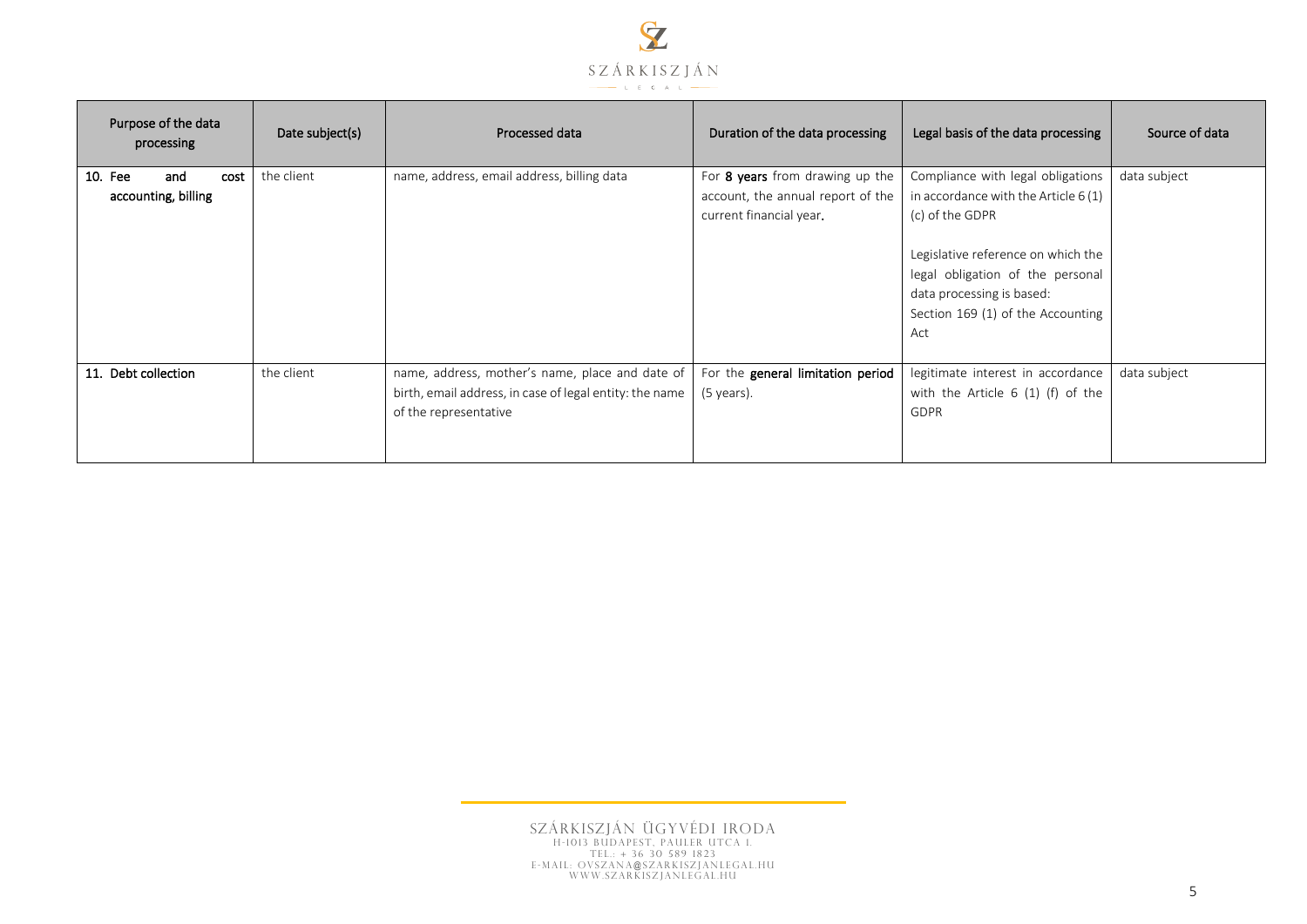

# IV. YOUR RIGHTS IN CONNECTION WITH THE DATA PROCESSING

### *Right of access*

You have the right to obtain information on the origin, categories, storage duration, recipients, and purpose of the data relating to you processed by the Attorney, as well as information on the nature of the processing, your rights as data subjects, the right to file a complaint, and automated decision-making and profiling (if applicable).

The Law Firm shall provide a copy of the personal data undergoing processing. For any further copies requested by you, the Law Firm may charge a reasonable fee based on administrative costs. Where you make the request by electronic means, and unless otherwise requested by you, the information shall be provided in a commonly used electronic form.

#### *Right to rectification*

In connection with your processed personal data, you have the right to request the rectification of your inaccurate personal data from the Law Firm, who is obliged to do it without undue delay. You also have the right to have incomplete personal data completed (including by means of providing a supplementary statement).

### *Right to erasure*

You have the right to obtain from the Law Firm the erasure of personal data concerning you without undue delay and the Law Firm shall have the obligation to erase personal data without undue delay where one of the following grounds applies: the personal data are no longer necessary in relation to the purposes for which they were collected or otherwise processed;

- a) the data subject withdraws consent on which the processing is based, and there is no other legal ground for the processing;
- b) the data subject objects to the processing and there are no overriding legitimate grounds for the processing, or the processing is used for direct marketing purposes;
- c) the personal data have been unlawfully processed;
- d) the personal data have to be erased for compliance with a legal obligation in Union or Member State law to which the controller is subject;
- e) the personal data have been collected in relation to the offer of information society services.

### *Right to restriction of processing*

You have the right to obtain from the Law Firm restriction of processing where one of the following applies:

- a) the accuracy of the personal data is contested by you, in this case the restriction is for a period that enables you to verify the accuracy of the personal data;
- b) the processing is unlawful and you oppose the erasure of the personal data and request the restriction of their use instead;
- c) the Law Firm no longer needs the personal data for the purposes of the processing, but they are required by you for the establishment, exercise or defence of legal claims;
- d) you have objected to the Law Firm's processing pursuant to public interest or compelling legitimate grounds, in this case the duration of the restriction is for the time period needed for the verifying whether the legitimate grounds of the controller override those of the data subject.

### *Right to object*

You have the right to object, on grounds relating to your particular situation, at any time to the Law Firm's processing of personal data concerning you where processing is necessary for the performance of a task carried out in the public interest or in the exercise of official authority vested in the Law Firm, processing is necessary for the purposes of the legitimate interests pursued by the Law Firm or by a third party, including profiling based on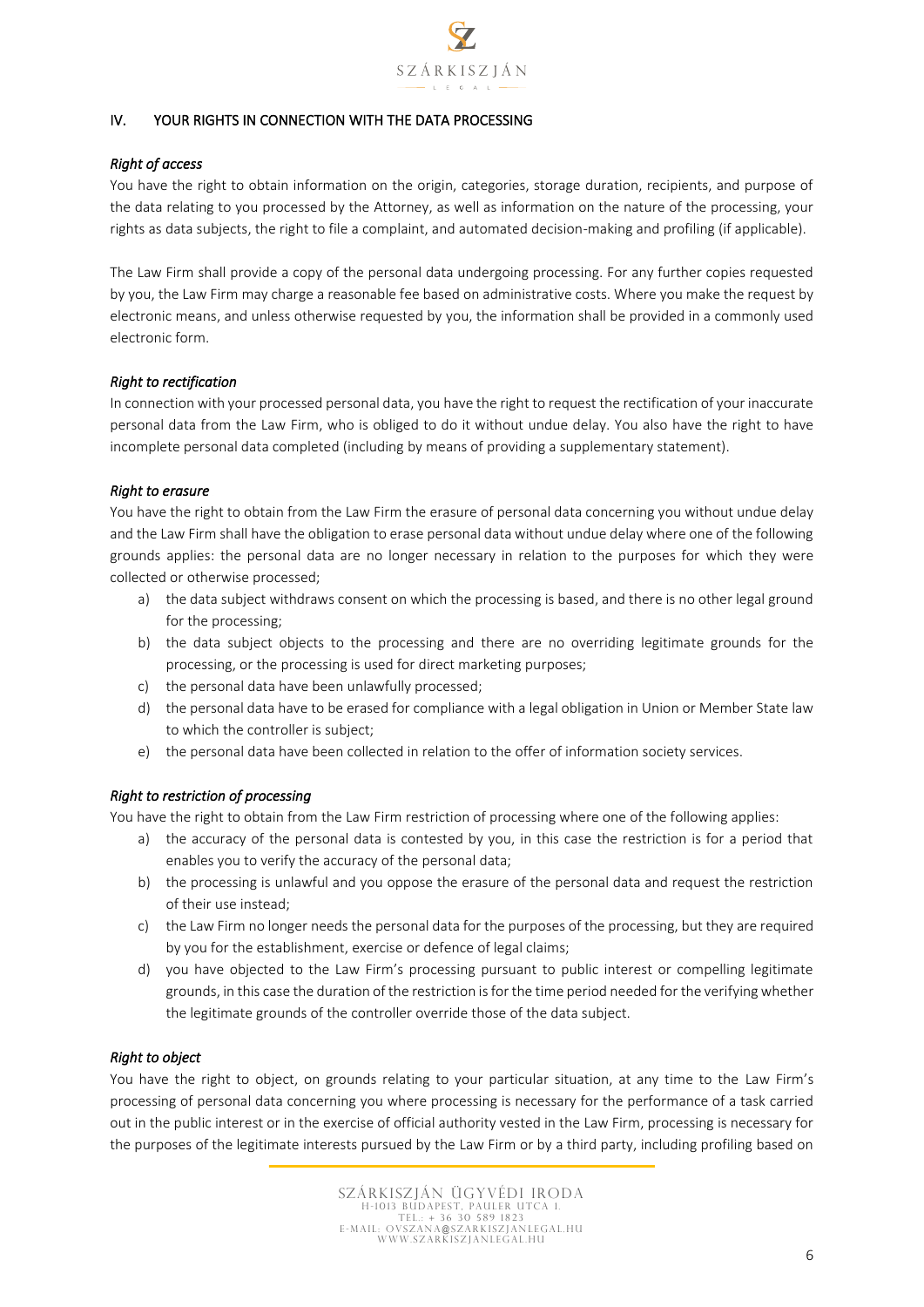

those provisions. In this case, the Law Firm shall no longer process the personal data unless the Law Firm demonstrates compelling legitimate grounds for the processing which override the interests, rights and freedoms of you or for the establishment, exercise or defence of legal claims.

### *Right to data portability*

You have the right to receive personal data in respect of you which you have provided to the Law Firm, in a structured, commonly used and machine-readable format and have the right to transmit those data to another data controller without hindrance from the Law Firm. Furthermore, you have the right to have the personal data transmitted directly from the Law Firm to another data controller, where technically feasible.

### *Right to withdraw your consent*

You have the right to withdraw your consent at any time at any of the contact details in this Data Privacy Policy, in which case the Law Firm will no longer process your persona data for that purpose. The withdrawal of consent does not affect the lawfulness of processing based on consent before withdrawal.

### *Right to information*

The Law Firm shall provide information on action taken on a request to you without undue delay and in any event within one month of receipt of the request. That period may be extended by two further months where necessary, taking into account the complexity and number of the requests, from such extension the Law Firm shall inform you within one month of the receipt of the request, together with the reasons for the delay.

The information is free of charge. Where requests from a data subject are manifestly unfounded or excessive, in particular because of their repetitive character, the Controller may either charge a reasonable fee taking into account the administrative costs of providing the information or communication or taking the action requested, or refuse to act on the request.

#### *Right to file complaints and seek legal redress*

You have the right to file a complaint with a supervisory authority, in particular in the Member State of your habitual residence, place of work or place of the alleged infringement if you consider that the processing of your personal data infringes the GDPR. The complaint can be filed with the National Data Protection and Freedom of Information Authority (NAIH) (address: 1125 Budapest, Szilágyi Erzsébet fasor 22/C.; telephone: +36 1 391 1400; fax: +36 1 391 1410; [www.naih.hu;](http://www.naih.hu/) [ugyfelszolgalat@naih.hu\)](mailto:ugyfelszolgalat@naih.hu).

You have the right to judicial remedy where you consider that your rights under the GDPR have been infringed as a result of the processing of your personal data in non-compliance with the GDPR. The court acts in the case as a matter of urgency. The Regional Courts have jurisdiction over data infringement cases. Legal proceedings may also be brought before the court where you have domicile or residence.

### V. AUTOMATED DECISION-MAKING, PROFILING

The Data Controller shall not make a decision regarding you based on solely automated decision making. Furthermore, the Data Controller shall not make profile about you.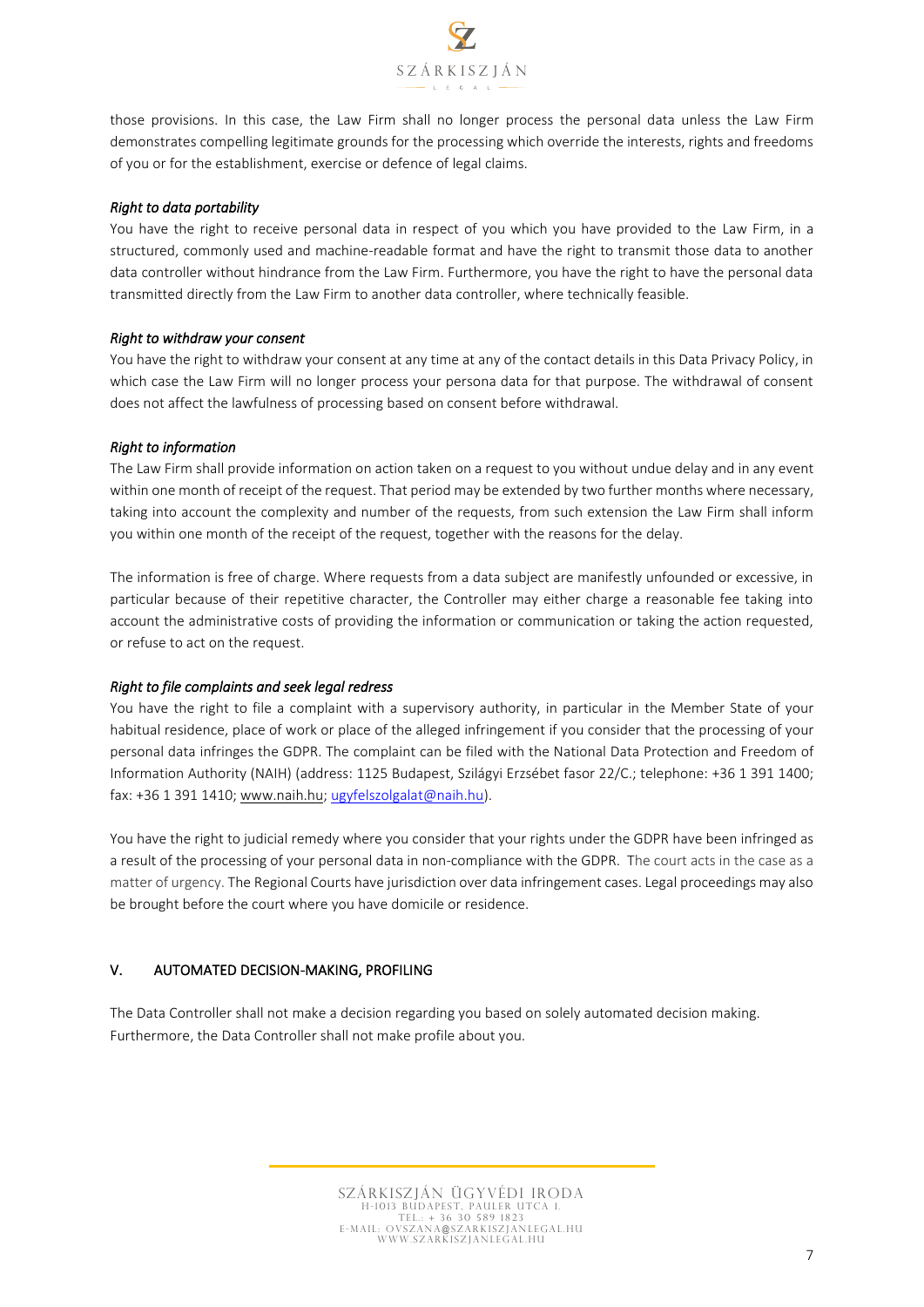

# VI. DATA PROCESSOR

In connection with its activity the Data Controller uses in particular the following Data Processors:

- Octonull Kft. (H-1133 Budapest, Árbóc utca 6.) operating the billing program "Billingo" used by Data Controller
- Microsoft Ireland Operations Ltd. (One Microsoft Place, South County Business Park Leopardstown Dublin 18, D18 P521 Ireland) – Online hosting provider (operating the email system).

In addition to the above, in order to perform the assignments the Data Controller occasionally engages translators, legal experts, or attorneys as subcontractors, tax and financial advisers, who are also considered Data Processor. You may request further information regarding the specific Data Processors from the Data Controller on the contact details indicated above.

### VII. TRANSFER OF PERSONAL DATA

The Law Firm shall not transfer the personal data to a non-EEA member state or to an international organisation, unless the nature of assignment makes such transfer of personal data necessary and justified. In this case, the transfer of the personal data shall be completed in compliance with the applicable legislation and adequate security measures.

### VIII. WHO CAN ACCESS THE PERSONAL DATA

The Law Firm may only disclose data subject's personal data to state agencies in exceptional cases. Thus, for example if a court proceeding is initiated in a legal dispute between the Law Firm and the data subject and it is required to hand over to the court documents containing the data subject's personal data, the Law Firm is requested by the police authority to disclose personal data of the data subject for the purposes of an investigation.

The following persons shall be entitled to inspect the records kept about the cases and to request data from those records:

- a) the person or entity performing the regulatory inspection on behalf of the bar association, for the purpose of verifying compliance with rules applicable to pursuing the professional activities of an attorney-at-law, and to the extent required for the inspection;
- b) the substitute attorney-at-law and the appointed caretaker attorney, with a view to protecting the rights of clients, to the extent required to fulfil their duties arising from the Attorney Act.

### IX. DATA SECURITY MEASURES

The Law Firm stores the personal data at its registered office. The Law Firm takes the necessary information security measures to protect the data subject's data among others from unauthorized access or from unauthorized alteration. The Law Firm takes adequate organizational measures to prevent disclosing personal data to an unauthorised person. In order to ensure the security of the personal data and to prevent unauthorised access to it, the Law Firm takes the following measures: the access to the server and the computers is password-protected.